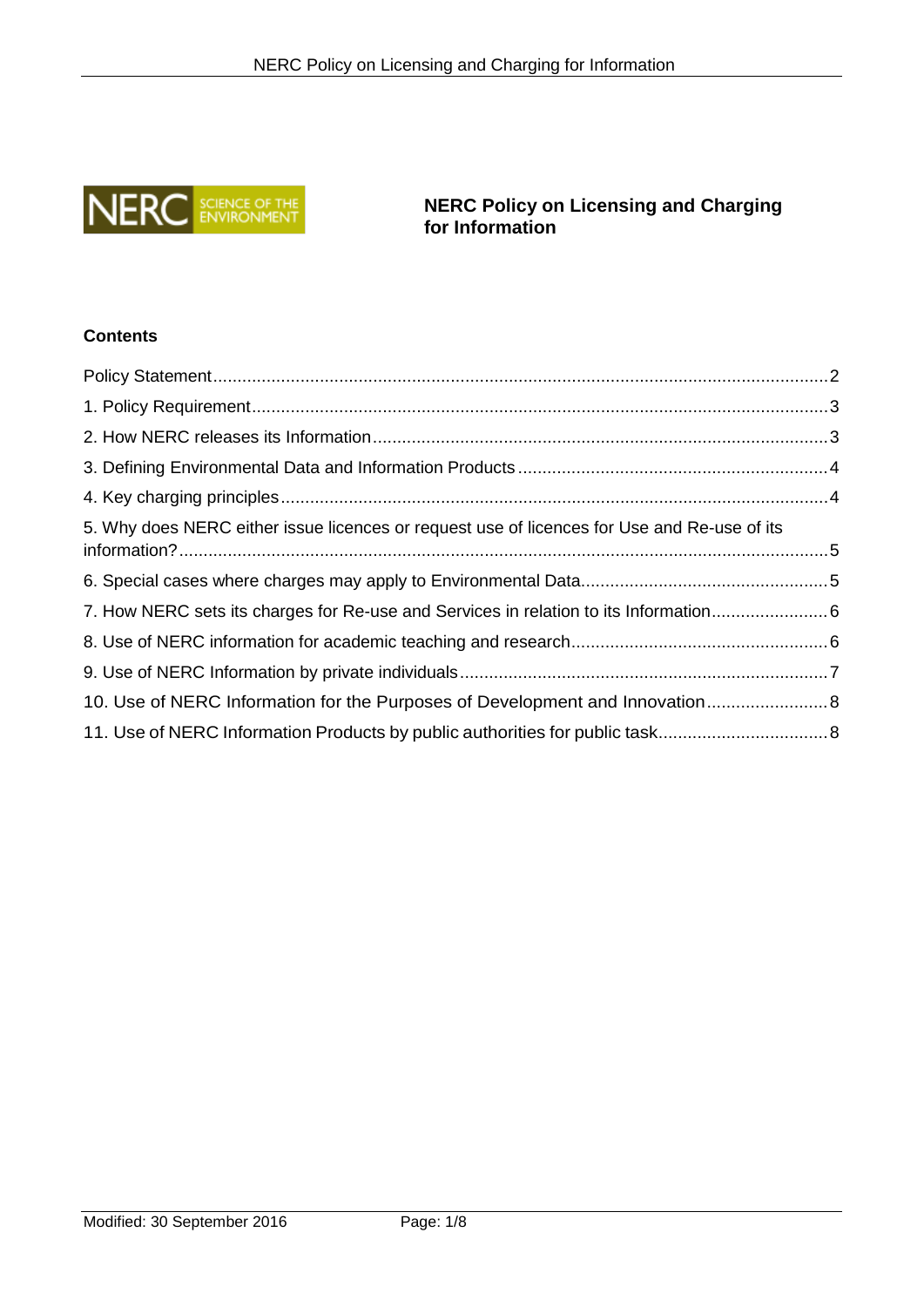## <span id="page-1-0"></span>**Policy Statement**

NERC will make its information available through the following means:

- View only access limited to view only with no copy or re-use permissions
- Open data freely available for use under the Open Government Licence (OGL)
- Re-use Licencing Information Products for which a charge may be levied
- NERC Services contractual arrangements

All information held by NERC are considered to be public good and they will normally be made available for others to use and re-use.

NERC will make its Environmental Data available as View Only, Open Data and under Re-use licencing free of charge apart from special cases detailed (see section 4).

NERC will make its Information Products available as View Only, Open Data, under Re-use licencing and services subject to charges as detailed (see section 4).

Charges and licencing arrangements will be clearly explained.

Charges levied will be compliant with Government legislation and guidance.

Charges will be levied in a consistent manner.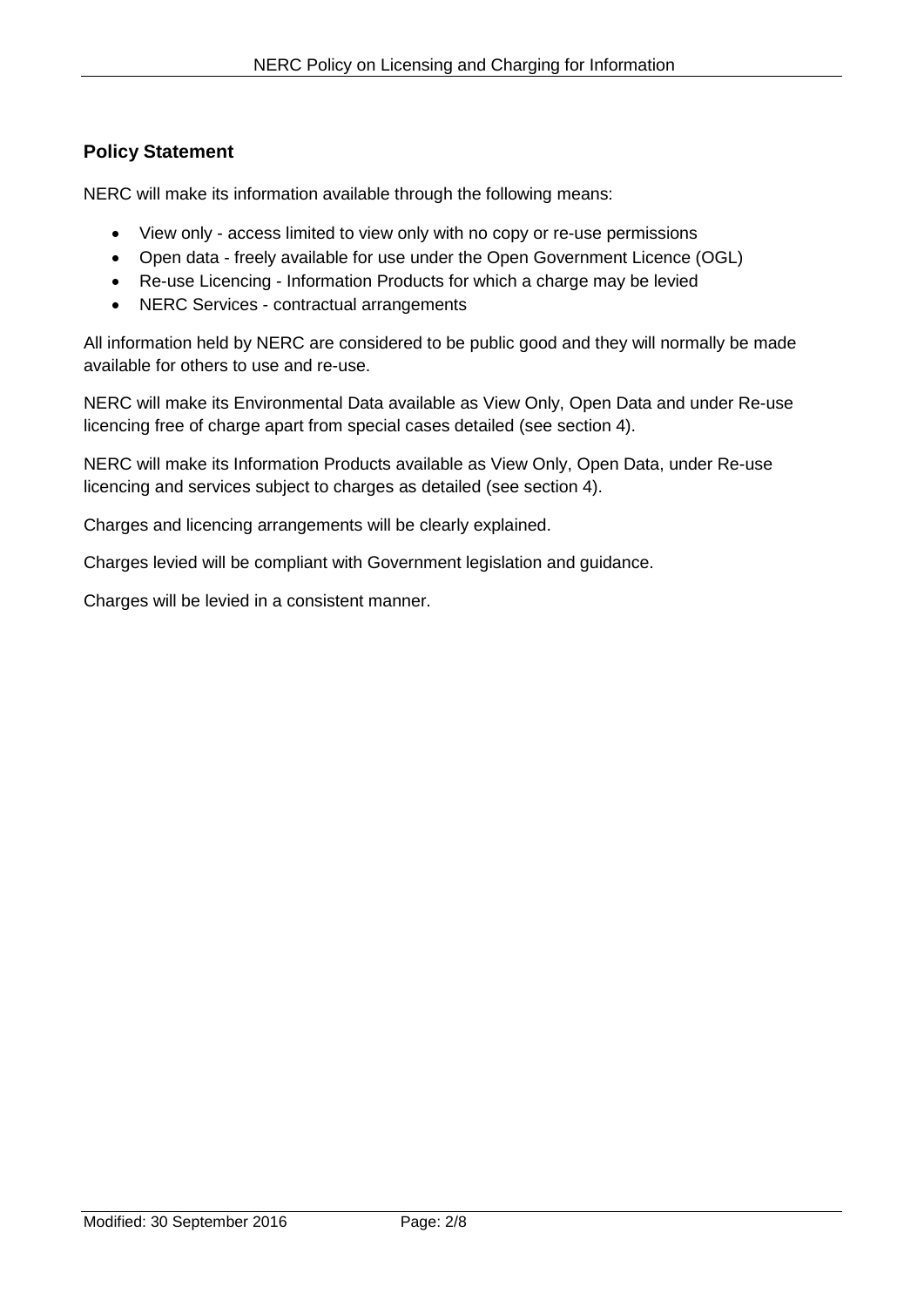#### <span id="page-2-0"></span>**1. Policy Requirement**

NERC has a policy on licencing and charging for information in order to:

- Explain why, when and how NERC will apply charges (for information)
- Enable any charges to be applied transparently and consistently
- Meet relevant legislation and Government guidance on charging for information on open data provision and on licencing
- Protect NERC's intellectual property rights and intellectual property rights of third parties.

The policy will be reviewed at regular intervals to ensure it continues to reflect the Government's policies on licencing and charging and NERC's continuing commitment to openness and transparency.

Relevant legislation and government guidance includes:

[HM Treasury 'Managing Public Money \(published 2007, updated 2012\)](https://www.gov.uk/government/publications/managing-public-money)

[HM Government Open Data White Paper 'Unleashing the Potential'](https://data.gov.uk/sites/default/files/Open_data_White_Paper.pdf) (2012)

[Department for Business Innovation and Skills \(BIS\) Open Data Strategy 2014 –](https://www.gov.uk/government/uploads/system/uploads/attachment_data/file/330382/bis-14-946-open-data-strategy-2014-2016.pdf) 16

[Environmental Information Regulations \(2004\)](http://www.legislation.gov.uk/uksi/2004/3391/contents/made)

Information Commissioner's Office: [The Guide to the Environmental Information Regulations](https://ico.org.uk/for-organisations/guide-to-the-environmental-information-regulations/)

[Guidance on charging from the Information Commissioner's Office "Charging for](https://ico.org.uk/media/for-organisations/documents/1627/charging-for-environmental-information-reg8.pdf) environmental [information"](https://ico.org.uk/media/for-organisations/documents/1627/charging-for-environmental-information-reg8.pdf)

[The Re-use of Public Sector Information Regulations 2015](http://www.legislation.gov.uk/uksi/2015/1415/contents/made)

#### <span id="page-2-1"></span>**2. How NERC releases its Information**

NERC makes its information available through the following means:

• **View-only**, where an applicant or viewer is given access but strictly limited to viewing the information only and is not given permission to copy it or to reuse it except to the extent that a re-use licence is not legally required. For example, a viewer is not permitted to copy it or re-use it. Although a license is not required by law, NERC will in such cases encourage a viewer to take out a licence to give the viewer more detailed instructions and provide more flexibility on what can and cannot be done with the information. NERC encourages viewers to take their own legal advice to determine the extent to which they can copy the information.

View only access meets NERC's obligations under the Freedom of Information Act and Environmental Information Regulations to provide access to information, as well as the EU INSPIRE Directive. A viewer may need legal advice to determine the limits of, for example, intellectual property infringement and fair dealing.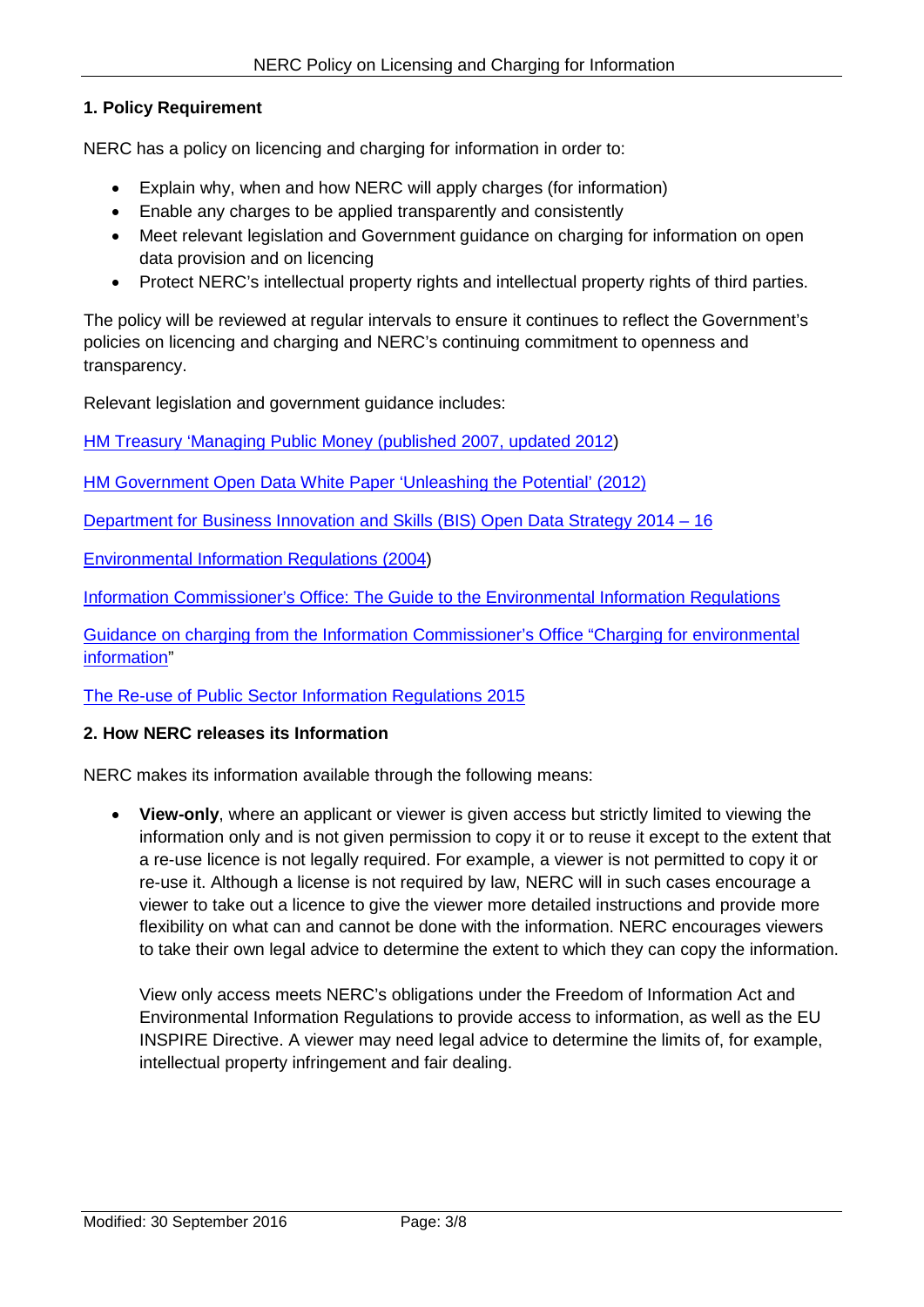• **Open data**. Most of NERC's information, and in particular its data holdings, are made freely available for all uses under the [Open Government Licence](http://www.nationalarchives.gov.uk/doc/open-government-licence/version/3/) which grants a user "open" rights to use and re-use the information subject only to proper acknowledgement. NERC's software is generally made available under similar licences e.g. the GNU – [General Public Licence](http://www.gnu.org/licenses/gpl-howto.en.html) but often NERC will retain the executable source code in order that it can continue to develop the software for the public good.

Note that some data, particularly personal data, may have confidentiality issues and may need special conditions which are not available with the OGL.

- **Re-Use Licensing**. NERC defines re-use as any use other than that for which the information was originally created. NERC wishes to provide enhanced data to its customers and so has produced "Information Products" to make its Environmental Data more accessible and user friendly. In order to be able to continue to maintain and develop Information Products, NERC reserves the right to charge for re-use rights whilst, subject to exceptions (see sections 6, 8, 9 &10) offering free re-use of the underlying data and free view only rights to its Information Products.
- **NERC Services** such as where NERC staff are contracted to carry out our professional services, for example, compiling and refining data, creating bespoke products, reports, etc., all according to a customer or user requirements.

### <span id="page-3-0"></span>**3. Defining Environmental Data and Information Products**

NERC makes a distinction between Environmental Data and Information Products where:

- **Environmental Data** are individual items or records (both digital and analogue) usually obtained by measurement, observation or modelling of the natural world and impacts of humans upon it, including all the necessary calibration and quality control elements; and
- **Information Products** are created by adding another level of intellectual input that refines or adds value to the original Environmental Data through interpretation and/or combination with other data or Information Products, or creates a new product.

This approach reflects current UK Government Policy and Guidance.

### <span id="page-3-1"></span>**4. Key charging principles**

All information held by NERC is considered to be a public good and they will normally be made available for others to use and re-use.

NERC will generally make its Environmental Data available as View-only, Open Data and under Reuse licensing terms free of charge, apart from occasions when charges may be applied as set out in section 6.

NERC will make its Information Products available as View-only, Open Data, under Re-use licensing and Services. It reserves the right to charge for the supply and use of its Information Products for re-use and as services, especially where they are required for commercial re-use applications. Where it does charge the charges and licensing arrangements will be clearly explained, compliant with Government legislation and guidance, and applied in a consistent manner.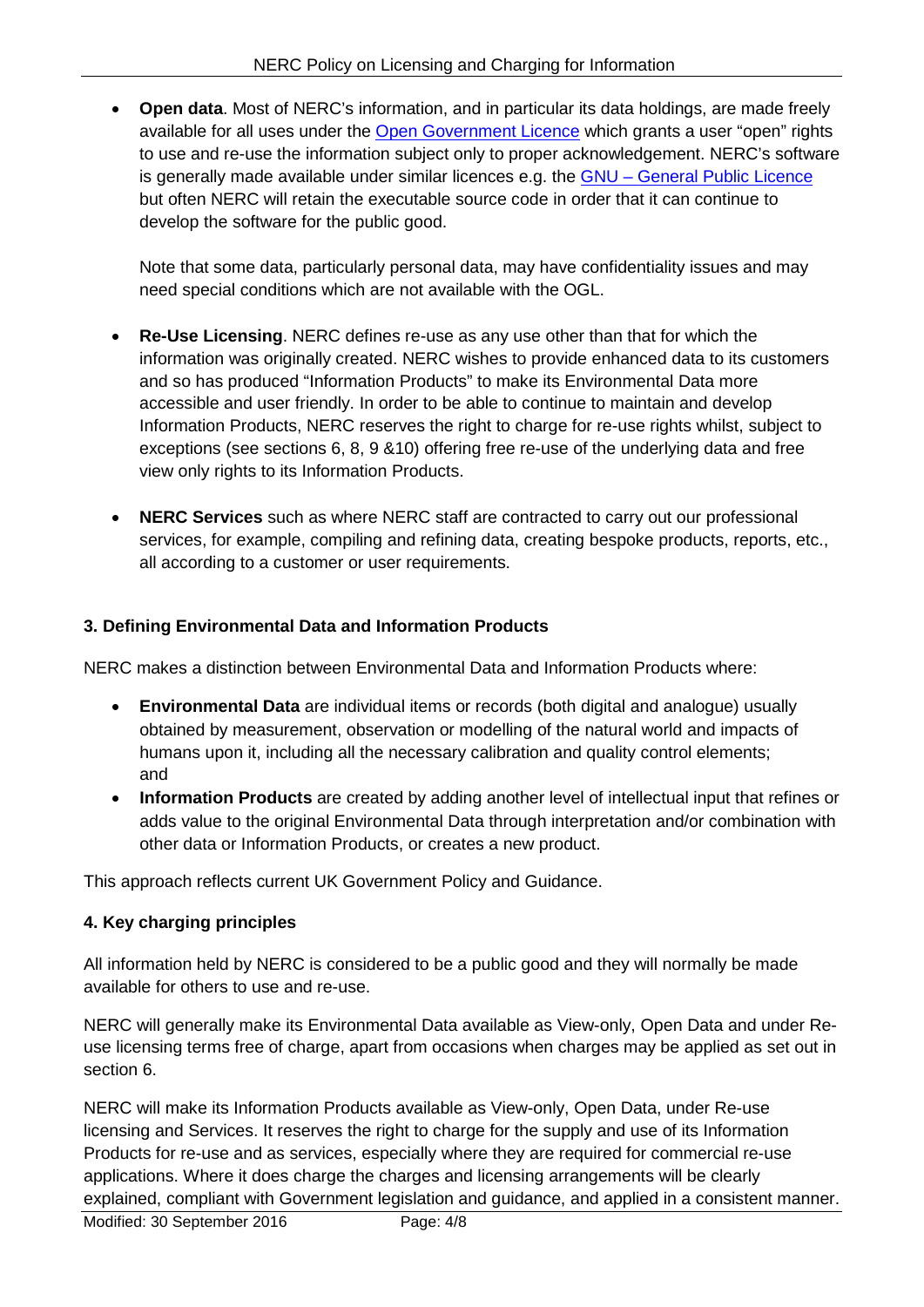NERC policy is consistent with the Freedom of Information Act and Data Protection (Appropriate Limit and Fees) Regulations 2004. As a public authority, NERC is bound by statutory requirements of the Act which gives a general right of access to recorded information held by NERC, subject to certain conditions and exemptions. In most cases, the costs of complying with requests will be met by NERC. However, the right of access to information needs to be balanced with our need to continue to carry out our public functions. The Fees Regulations do not apply to the Environmental Information Regulations 2004. Under the Environmental Information Regulations, NERC may make a reasonable charge for supplying information except where access is provided by way of inspection on the premises or for inspection of a public register.

NERC and its Centres are not signatories to the Reuse of Public Sector Information Regulations [2015](http://www.legislation.gov.uk/uksi/2015/1415/pdfs/uksi_20151415_en.pdf) (PSI)) although NERC supports the principles of the legislation, including transparency, making available its information in easy-to-use and read format. Furthermore, where charges are levied most will only be a PSI "cost recovery" level, although NERC reserves the right to make a reasonable (rate of return on its investment in information.

Where necessary NERC will pass on charges in order to meet third-party and contractual obligations.

For NERC to not charge would inhibit NERC's ability to:

- Maintain high quality information which is considered fit for purpose and a public good;
- Provide Open Data and Environmental Data free of charge.

#### <span id="page-4-0"></span>**5. Why does NERC either issue licences or request use of licences for Use and Re-use of its information?**

Almost all information supplied by NERC is accompanied by *terms of use* or a *licence* in order to achieve one or more of the following:

- Ensure that NERC information are safe, remain secure, are managed effectively and used appropriately;
- Assist NERC in managing its intellectual property rights and ensuring that due copyright acknowledgement and relevant citation is given;
- Protect third party intellectual property rights and meet NERC's contractual obligations;
- Explain NERC's limits of liability for the information it supplies;
- Ensure that where NERC information is intended to be re-used appropriate terms and conditions are described, including any usage or royalty charges that may apply.

Licences for information are related to the use to which the product is being put and will be for a determined period.

The range of licences used by NERC is designed to be simple and easy to use.

### <span id="page-4-1"></span>**6. Special cases where charges may apply to Environmental Data**

NERC does not charge for access to Environmental Data, but may charge for reuse. There may be occasions where NERC charges for data where they are newly created for a customer and provided as part of NERC Services and in the following special cases:

• Where a request involves third party materials for which NERC or its licensees are obliged to pay a fee;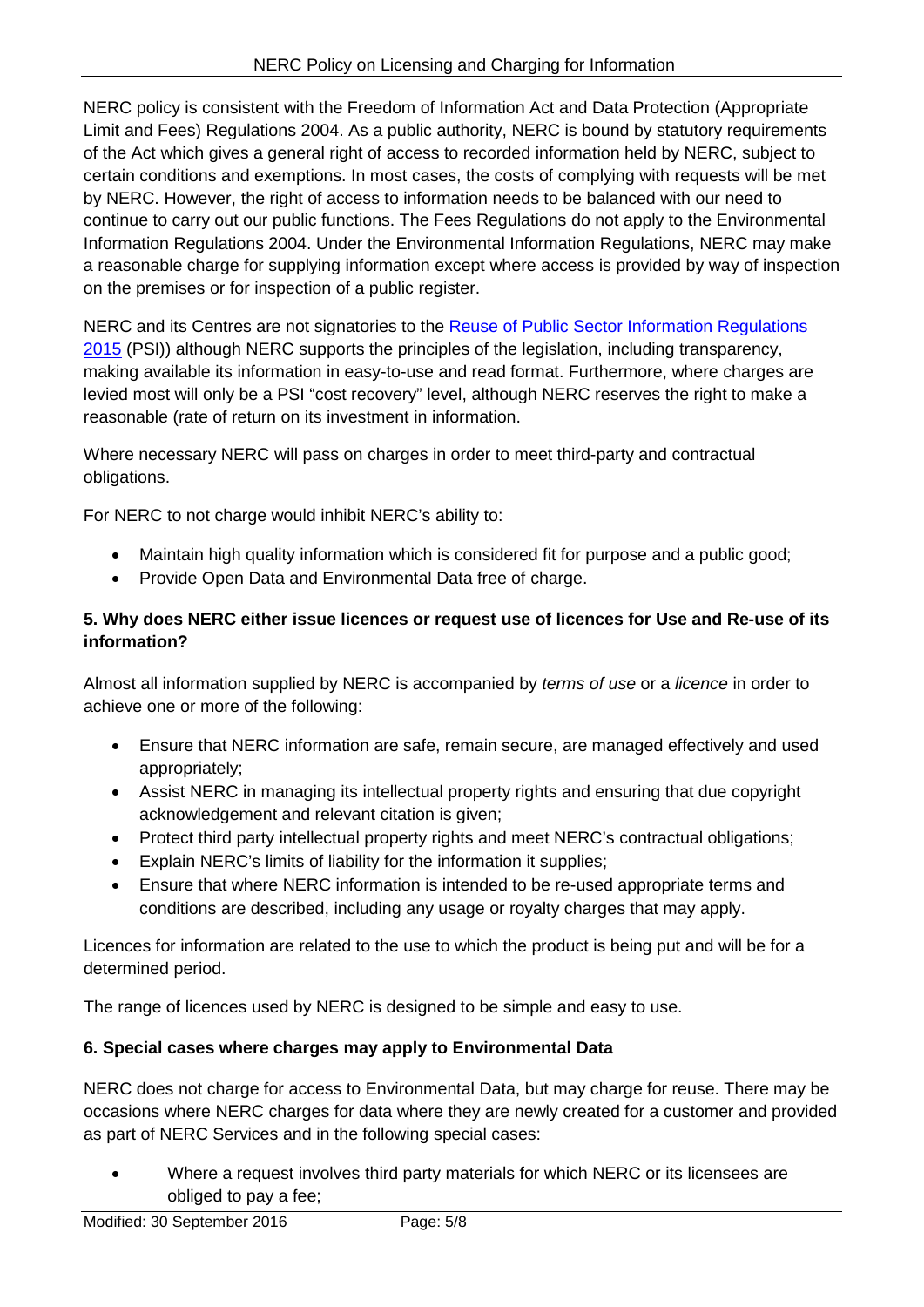- Where a request is large and/or complex (evaluated by NERC on a case-by-case basis) and charges at rates permitted by Freedom of Information legislation –
	- o Where there is a significant degree of geographical complexity to the request (e.g. multiple, spatially extensive or intricate areas) or where a large proportion of a dataset is requested, which results in significant processing effort;
	- o Where the type of materials requested are not readily accessible and require significant effort to extract (e.g. for analogue materials or digital materials in nonstandard formats);
	- o Where the delivery method requires a significant degree of manual intervention by NERC staff e.g. where online automated delivery is not possible and postal, email or on-disk delivery is therefore required, or during user visits to NERC data centres;
	- o Where significant use of consumables is required to complete a request (e.g. disks or other delivery media).

Where information is provided as "view-only" under FOI legislation NERC will make no charges apart from those permitted under that legislation, and in many cases there may be no charges at all. At all other times NERC will endeavour to minimise any charges for the supply of information. In circumstances where charges are required these will be clearly explained to the requester.

### <span id="page-5-0"></span>**7. How NERC sets its charges for Re-use and Services in relation to its Information**

NERC's charges are based on relevant UK and EU Government legislation, guidance and principles. This includes, but is not restricted to, the Freedom of information Act 2000, the Environmental Information Regulations 2004, the HM Treasury managing Public Money guidance, the UK INSPIRE Regulations, and Protection of Freedoms Act 2010, clause 10NERC will clearly explain the required charges and will publish procedures for dealing with any queries or complaints regarding these charges (link or reference required to this guidance). The level of the charge may depend on the specific information requested, the amount of it provided, the method of access, and the use to which it will be put. Charges will be applied fairly and without discrimination for equivalent uses of the same data, with no exclusive supply. The charging and licensing approach for some of the main user sectors are explained in the following sections (user requests relating to sectors not described here will be assessed on a case-by-case basis).

Charges for information when made will be set so that NERC can cover the marginal cost of maintenance, improvement and delivery of an Information Product. An additional charge will normally be made in order to provide a reasonable return on NERC's initial investment.

In addition, where information provided by NERC contains and/or have used third party materials in their derivation, NERC may be required to recover charges levied by the third party.

### <span id="page-5-1"></span>**8. Use of NERC information for academic teaching and research**

NERC encourages the use of its information for teaching and research, where the research is not for commercial gain and any resulting research papers are made publicly available with full acknowledgement of NERC intellectual property. In such cases NERC considers the use to be reuse (see section 2 above). Academic use is generally aimed at Higher and Further Education institutions; however, schools are also eligible.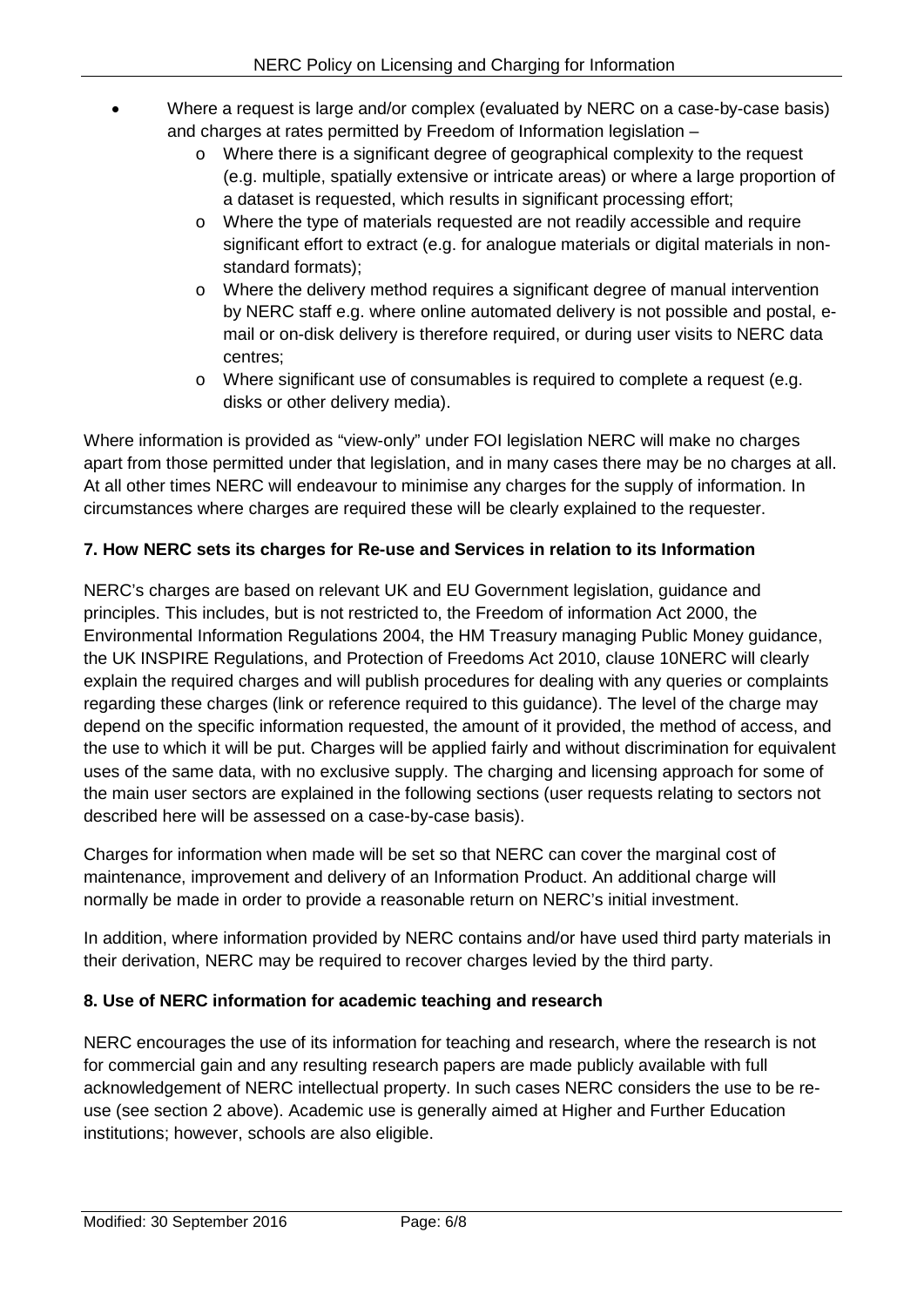For such academic teaching and research, NERC will, therefore, make its information available without charge except for in the same special cases as outlined above for Environmental Data (para ref), plus the additional special cases of:

- Where the research institution requesting use of information is competing for research funding under a competitive tender which is not restricted to academic research.
- Where an Information Product has developed from commercial funding (with no recourse to public funds).

To support this flexible approach and to ensure that information provided for academic teaching and research is used appropriately and not for commercial gain, NERC will require institutions using NERC information for academic teaching and research purposes to:

- Agree to licence terms and conditions binding the institution to use the Information Products solely for bona fide academic teaching and research;
- Ensure that any students and/or non-institution staff with access are legally bound by the institution to observe the terms and conditions of the licence;
- Have an appropriate academic supervisor managing the Information Product and its intended use by research students;
- Acknowledge or cite NERC and other intellectual property right holders when it uses the Information Product;
- Clearly explain the use to which the Information Product will be put, to enable NERC to evaluate whether a request is reasonable, particularly when it appears large and/or complex (according to the same definitions described for Environmental Data – section 6 above).

Where any NERC information is used for the creation of research papers, NERC will only be concerned with the use of its Information Products where they are made public in a copy derived product.

NERC defines 'copy derived' to mean that the derived data sets includes a copy of the original information as a whole or any substantial part of it, or that the derived data set can be reverse engineered to create a copy of the original information. Non-copy derived means that the derived data set does not include a copy of the original information as a whole or any substantial part of it (as defined by Copyright legislation) and the derived data set cannot be reverse engineered to create a copy of the original information.

# <span id="page-6-0"></span>**9. Use of NERC Information by private individuals**

NERC meets its freedom of information obligations by providing access to its information as view-only. Charges may be made for the re-use of Information Products, for example, where expert interpretation and quidance is required to explain their correct use and avoid misinterpretation. In such cases these will normally be NERC Services. Other Information Products may be available without charge to private individuals for their own private use, but limited by the same special cases as outlined for Environmental Data in section 6.

NERC may ask individuals to describe their intended use for requested products, to ensure that whenever possible data and products are supplied at the lowest possible charge. It is accepted that requesters do not need to state a reason when making freedom of information requests. View only access is provided without the need to know the intended use.